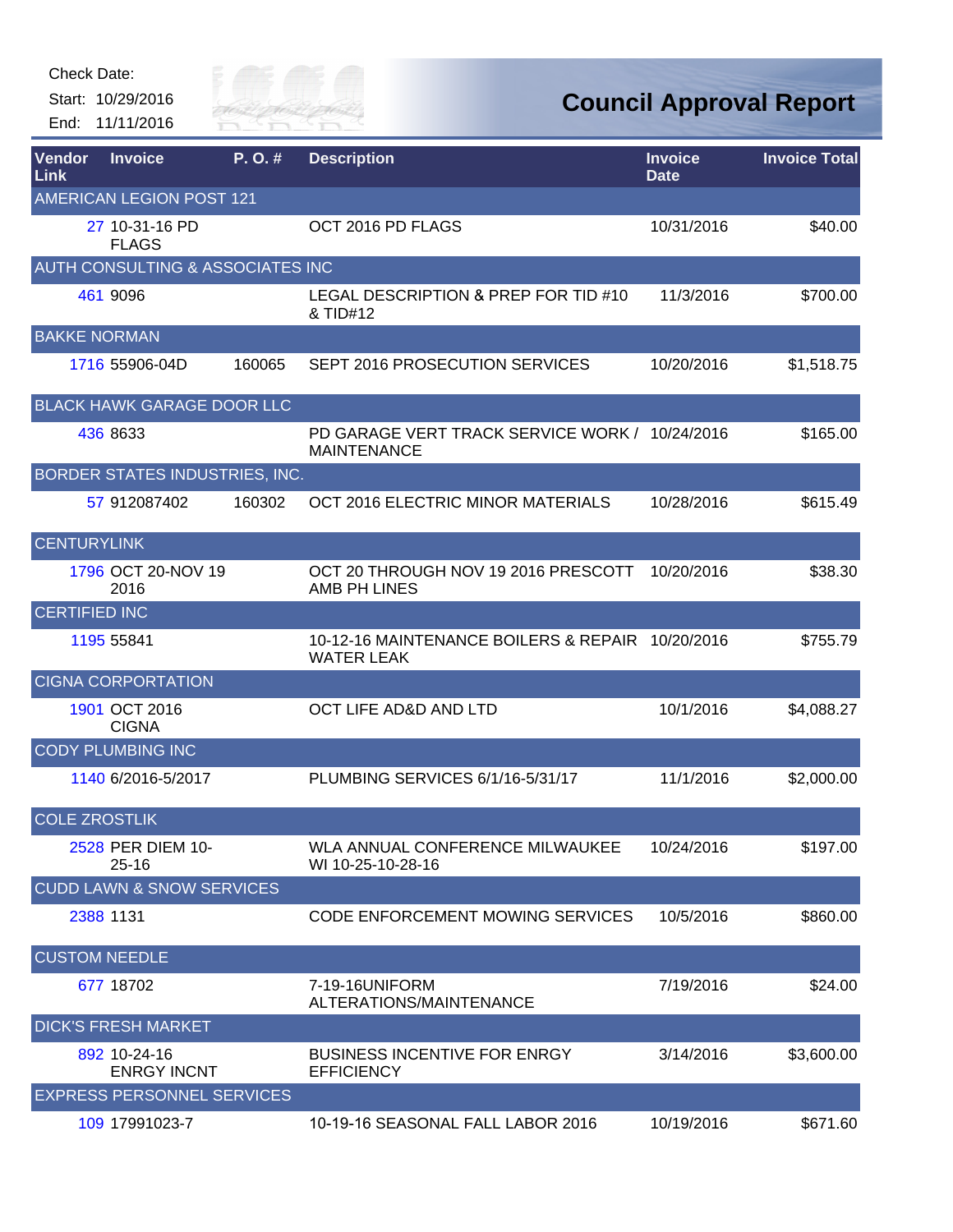| Check Date: |  |
|-------------|--|
|-------------|--|

Start: 10/29/2016 End: 11/11/2016



| <b>Vendor</b><br>Link | <b>Invoice</b>                 | P.O.#  | <b>Description</b>                                           | <b>Invoice</b><br><b>Date</b> | <b>Invoice Total</b> |
|-----------------------|--------------------------------|--------|--------------------------------------------------------------|-------------------------------|----------------------|
|                       | 109 17991022-9                 |        | 10-19-16 FALL SEASONAL LABOR 2016                            | 10/19/2016                    | \$671.60             |
|                       | 109 18021292-0                 |        | 10-25-16 FALL SEASONAL LABOR 2016                            | 10/25/2016                    | \$537.28             |
|                       |                                |        |                                                              | Total:                        | \$1,880.48           |
|                       | <b>FBG SERVICE CORPORATION</b> |        |                                                              |                               |                      |
|                       | 364 783585                     | 160068 | <b>OCTOBER 2016 Cleaning Contract</b>                        | 10/31/2016                    | \$4,529.79           |
|                       | FORUM COMMUNICATION CO         |        |                                                              |                               |                      |
|                       | 234 1792119                    |        | ADVERTISEMENTS RF JOURNAL                                    | 10/31/2016                    | \$1,913.32           |
| <b>GEORGE JON</b>     |                                |        |                                                              |                               |                      |
|                       | 2278 PER DIEM 10-<br>$25 - 16$ |        | WLA ANNUAL CONFERENCE MILWAUKEE<br>WI                        | 10/24/2016                    | \$197.00             |
|                       | <b>GHD SERVICES INC</b>        |        |                                                              |                               |                      |
|                       | 489 805509                     | 160287 | <b>WATER MONITORING SERVICES</b><br><b>THROUGH 10-2-2016</b> | 10/19/2016                    | \$6,645.25           |
|                       | <b>GRAPHIC DESIGN</b>          |        |                                                              |                               |                      |
|                       | 598 QB14513                    |        | PD CITY 700 PRINTED PARKING PERMITS                          | 8/29/2016                     | \$484.00             |
|                       | <b>HEALTH PARTNERS</b>         |        |                                                              |                               |                      |
|                       | 356 68690520                   |        | NOVEMBER 2016 HEALTH & DENTAL                                | 10/28/2016                    | \$146,834.45         |
|                       | HUEBSCH LAUNDRY COMPANY        |        |                                                              |                               |                      |
|                       | 146 3743476                    |        | LIBRARY BRUSHMATS/LINEN SERVICES                             | 10/5/2016                     | \$69.87              |
|                       | 146 3747231                    |        | PD LINEN BAG / BRUSHMAT SERVICES                             | 10/12/2016                    | \$55.34              |
|                       | <b>146 3746595</b>             | 160294 | 10-12-16 2016 HUEBSCH WATER UNIFORMS                         | 10/12/2016                    | \$38.13              |
|                       | 146 374 659 6                  | 160295 | 10-12-16 HUEBSCH WWTP UNIFORMS                               | 10/12/2016                    | \$101.57             |
|                       | 146 3750441                    | 160294 | 10-19-16 HUEBSCH WATER UNIFORMS                              | 10/19/2016                    | \$38.13              |
|                       | 146 3750426                    | 160298 | 10-19-16 HUEBSCH PW UNIFORMS                                 | 10/19/2016                    | \$135.04             |
|                       | 146 3750440                    | 160293 | 10-19-16 HUEBSCH ELECTRIC UNIFORMS                           | 10/19/2016                    | \$189.69             |
|                       | 146 3750442                    | 160295 | 10-19-16 HUEBSCH WWTP UNIFORMS                               | 10/19/2016                    | \$30.07              |
|                       | 146 3754681                    | 160298 | 10-26-16 HUEBSCH PW UNIFORMS                                 | 10/26/2016                    | \$135.04             |
|                       | 146 3755377                    |        | 10-26-16 PW BRUSHMAT / LINEN SERVICES                        | 10/26/2016                    | \$35.15              |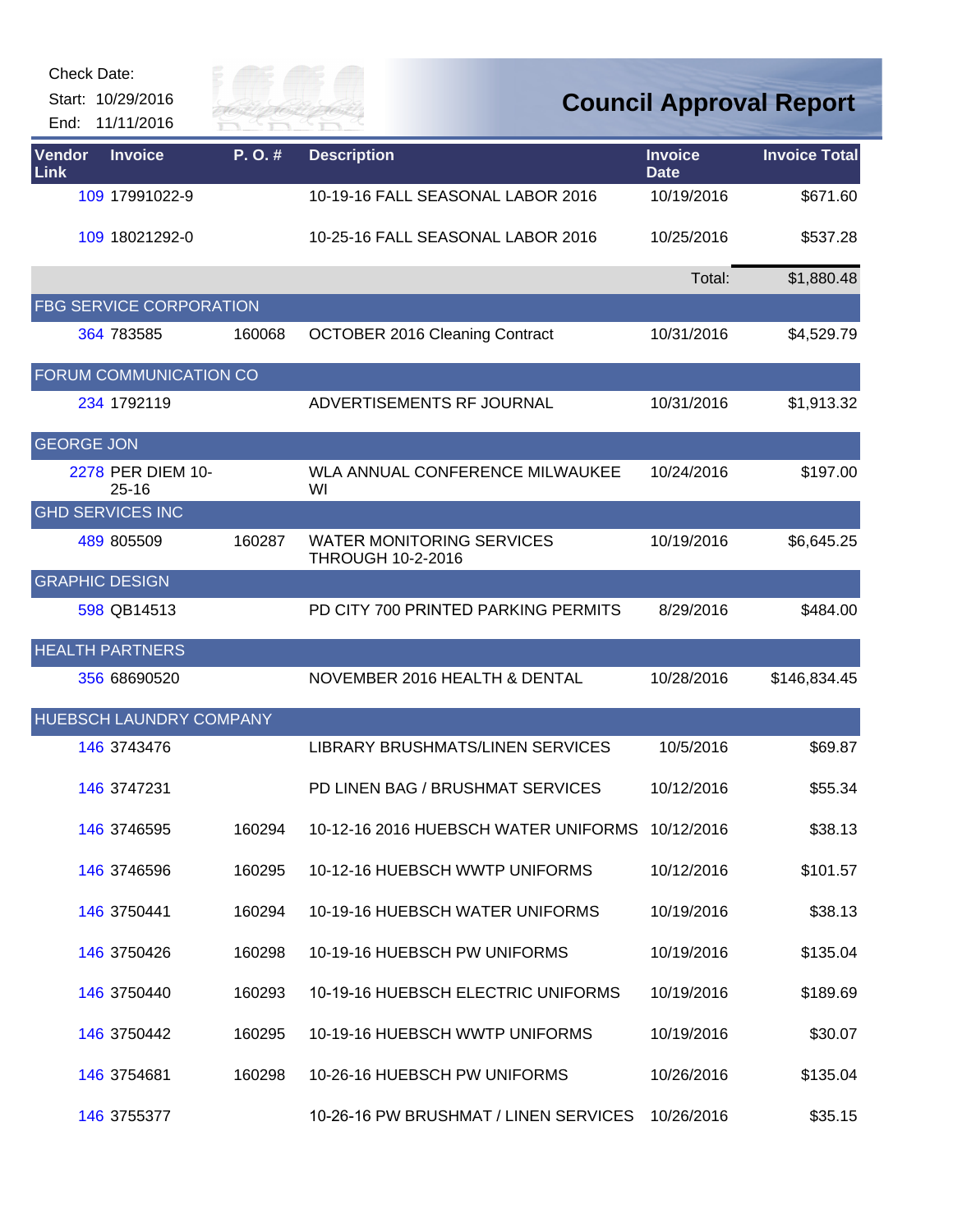| Check Date:            |                                      |                       |                                                                    |                               |                                |
|------------------------|--------------------------------------|-----------------------|--------------------------------------------------------------------|-------------------------------|--------------------------------|
|                        | Start: 10/29/2016<br>End: 11/11/2016 | Silve of<br>River fai |                                                                    |                               | <b>Council Approval Report</b> |
| Vendor<br>Link         | <b>Invoice</b>                       | P.O.#                 | <b>Description</b>                                                 | <b>Invoice</b><br><b>Date</b> | <b>Invoice Total</b>           |
|                        | 146 3754693                          | 160293                | 10-26-16 HUEBSCH ELECTRIC UNIFORMS                                 | 10/26/2016                    | \$189.69                       |
|                        | 146 3754694                          | 160294                | 10-26-16 HUEBSCH WATER UNIFORMS                                    | 10/26/2016                    | \$38.13                        |
|                        | 146 3754695                          | 160295                | 10-26-16 HUEBSCH WWTP UNIFORMS                                     | 10/26/2016                    | \$30.07                        |
|                        |                                      |                       |                                                                    | Total:                        | \$1,085.92                     |
| <b>ICMA INTERNET</b>   |                                      |                       |                                                                    |                               |                                |
|                        | 879 2017 ICMA<br><b>MBRSHP</b>       | 160341                | ICMA 2017 ANNUAL MEMBERSHIP RENEWAL 10/31/2016                     |                               | \$1,088.48                     |
|                        | <b>INSIGHT EDGE LLC</b>              |                       |                                                                    |                               |                                |
|                        | 1201 1482                            |                       | EVERYTHING DISC WORKPLACE PROFILE                                  | 10/17/2016                    | \$75.00                        |
|                        | 1201 1484                            |                       | 2016 SPRING LEADERSHIP GROUP<br><b>REFRESHER</b>                   | 10/27/2016                    | \$1,550.22                     |
|                        |                                      |                       |                                                                    | Total:                        | \$1,625.22                     |
|                        | INSITUFORM TECHNOLOGIES USA INC      |                       |                                                                    |                               |                                |
|                        | 152 404423 ST CRX 160134<br>CNTY#1   |                       | 9-1 to 10-1-16 SANITARY SWR PROJECT ST<br><b>CROIX CTY#1</b>       | 10/1/2016                     | \$18,016.83                    |
|                        | 152 404423 PIERCE 160134<br>CNTY#1   |                       | 9-1 to 10-1-16 SANITARY SWR PROJECT<br>PIERCE CTY#1                | 10/12/2016                    | \$123,736.14                   |
|                        |                                      |                       |                                                                    | Total:                        | \$141,752.97                   |
| <b>J&amp;J GIS LLC</b> |                                      |                       |                                                                    |                               |                                |
|                        | 651 OCT 2016 GIS                     | 160021                | OCTOBER 2016 GIS SERVICES 38 HOURS                                 | 11/1/2016                     | \$1,710.00                     |
|                        | JH LARSON ELECTRICAL COMPANY         |                       |                                                                    |                               |                                |
|                        | 159 S101332804.00<br>1               |                       |                                                                    | 10/21/2016                    | \$375.87                       |
|                        | 159 s101332804.002                   |                       | 10-24-16 SOLAR GARDEN GRAPHIC<br><b>SCREEN SUPPLIES</b>            | 10/24/2016                    | \$123.62                       |
|                        |                                      |                       |                                                                    | Total:                        | \$499.49                       |
|                        | <b>JOHNSON BRANDT</b>                |                       |                                                                    |                               |                                |
|                        | 2213 11-1-16<br><b>RMBRSMNT</b>      |                       | <b>MANAGEMENT ANALYST FELLOW</b><br><b>INTERVIEW REIMBURSEMENT</b> | 11/1/2016                     | \$139.59                       |
| <b>LARRY HARRED</b>    |                                      |                       |                                                                    |                               |                                |
|                        | 2566 10-20-16 2016-<br>17            |                       | PROGRAM ON ARTHUR CONAN DOYLE<br><b>DISCUSSION</b>                 | 10/20/2016                    | \$150.00                       |
|                        | LEAGUE OF MINNESOTA CITIES           |                       |                                                                    |                               |                                |
|                        | 660 244705                           |                       | WEB ADVERTISING AMBULANCE<br>PARAMEDIC JOB ADS                     | 10/10/2016                    | \$117.84                       |
|                        | <b>LOFFLER COMPANIES INC</b>         |                       |                                                                    |                               |                                |
|                        | 182 19606306                         |                       | OCT 2016 COURT KONICA BASE CHARGE                                  | 10/27/2016                    | \$135.00                       |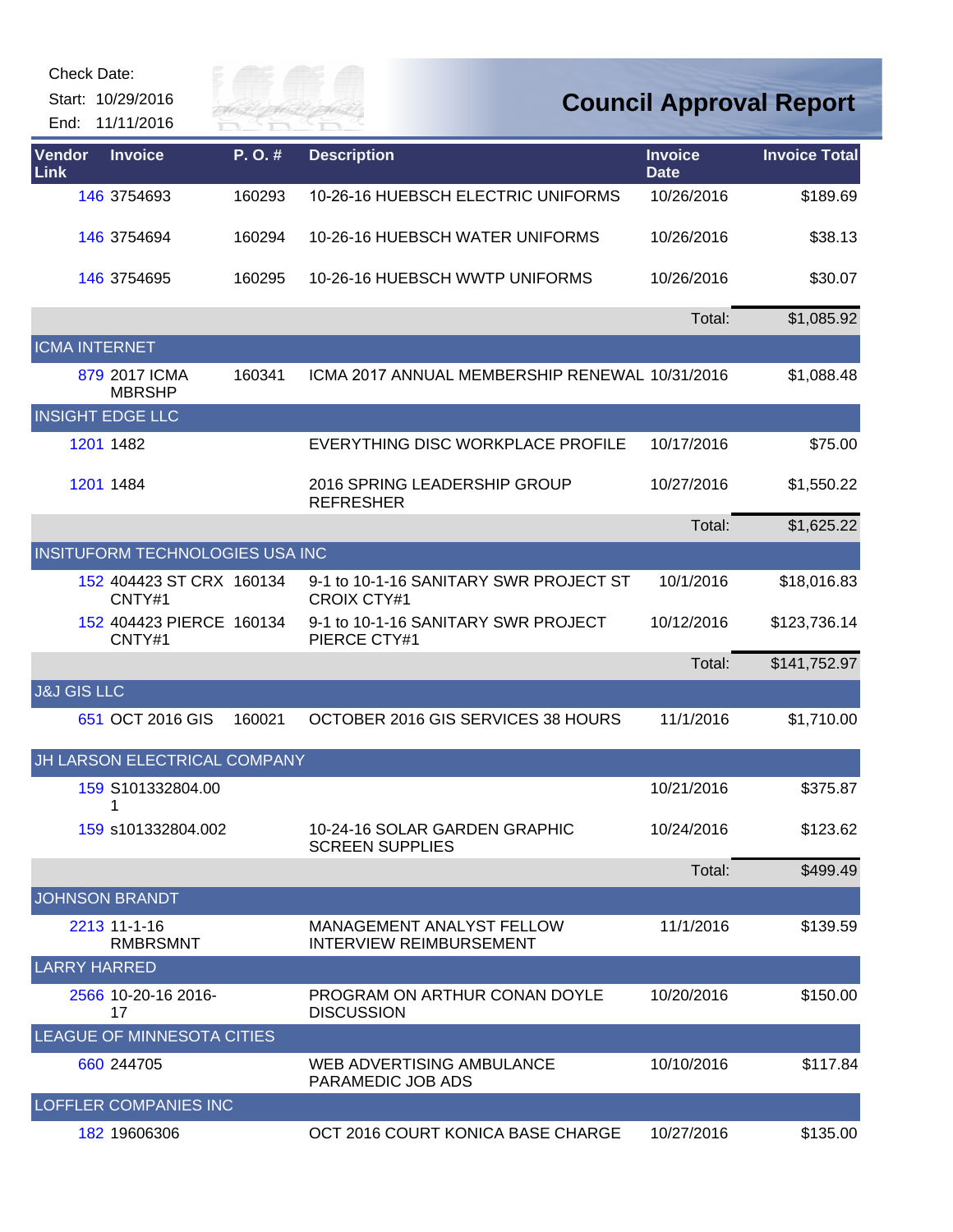Check Date:

Start: 10/29/2016 End: 11/11/2016



| Vendor<br>Link    | <b>Invoice</b>                                | P.O.#  | <b>Description</b>                                              | <b>Invoice</b><br><b>Date</b> | <b>Invoice Total</b> |
|-------------------|-----------------------------------------------|--------|-----------------------------------------------------------------|-------------------------------|----------------------|
|                   | 182 316462480                                 |        | 9-21-10-21-16 BASE/OVERAGE / 10-21-11-21- 10/27/2016<br>16 BASE |                               | \$397.60             |
|                   | 182 19606305                                  |        | OCT 2016 FIRE DEPT KONICA BASE                                  | 10/27/2016                    | \$216.00             |
|                   | 182 19606307                                  |        | OCT 2016 CITY HALL MAILROOM KONICA<br><b>BASE</b>               | 10/27/2016                    | \$1,395.00           |
|                   |                                               |        |                                                                 | Total:                        | \$2,143.60           |
| <b>LYLE SIGNS</b> |                                               |        |                                                                 |                               |                      |
|                   | 897 335009                                    |        | <b>JUNCTION FALLS HYDRO FERC</b><br>LICENSE#10489 42 FOOT SIGN  | 10/11/2016                    | \$100.37             |
|                   | <b>MAILROOM FINANCE CO</b>                    |        |                                                                 |                               |                      |
|                   | 845 OCT 2016                                  | 160091 | OCT 2016 POSTAGE FUNDS                                          | 10/18/2016                    | \$2,000.00           |
|                   |                                               |        | MINNESOTA CITY/COUNTY MANAGEMENT ASSOCIATION                    |                               |                      |
|                   | 1056 11-11-2016<br><b>MBRSHP RN</b>           |        | 5-1-16 to 4-30-17 ANNUAL MEMBERSHIP<br><b>RENEWAL</b>           | 10/31/2016                    | \$157.00             |
|                   | MIRON CONSTRUCTION CO INC                     |        |                                                                 |                               |                      |
|                   | 2211 162020 PAY#7                             | 160143 | <b>CONSTRUCTION SERVICES 10-31-16 WWTF</b>                      | 10/27/2016                    | \$573,709.43         |
|                   | MUNICIPAL CODE CORPORATION                    |        |                                                                 |                               |                      |
|                   | 773 00276878                                  |        | 10-1-16 TO 9-30-17 ANNUAL WEB HOSTING                           | 10/10/2016                    | \$900.00             |
|                   | NORTHERN STATES POWER COMPANY WI              |        |                                                                 |                               |                      |
|                   | 344 520555029                                 |        | PRESCOTT AMBULANCE UTILITY BILL                                 | 10/14/2016                    | \$208.22             |
|                   | <b>ONE TIME PAY VENDOR</b>                    |        |                                                                 |                               |                      |
|                   | 9999 7-28-16<br><b>GREENWOOD</b><br>CR        |        | REFUND LOST LIBRARY MATERIALS                                   | 7/28/2016                     | \$44.99              |
|                   | 9999 9-18-16 A#01                             |        | RFND AETNA FOR 10-2-14 SRVCS<br><b>EXCLUDED BY INS PLAN</b>     |                               |                      |
|                   | 5184143                                       |        |                                                                 | 9/18/2016                     | \$889.96             |
|                   | 9999 10-28-16<br><b>HARER MARC</b>            |        | <b>REFUND SPRING SWIM LEVEL 5</b>                               | 10/28/2016                    | \$25.00              |
|                   | 9999 ENRGY IMPRV<br>$11 - 2 - 16$             |        |                                                                 | 11/2/2016                     | \$900.00             |
|                   | 9999 1-1-16 MULLEN                            |        | HOME ENERGY IMPROVEMENTS<br><b>INCENTIVE</b>                    | 11/2/2016                     | \$1,178.88           |
|                   | <b>MARK</b>                                   |        | RFND OVERPAYMENT FOR 1-1-16                                     |                               |                      |
|                   | 9999 11-7-16<br><b>TURNKEY</b><br><b>RFND</b> |        | <b>AMBULANCE SERVICES</b><br>REFUND ELEC ESTIMATE PAID 9-30-16  | 11/7/2016                     | \$2,649.59           |
|                   |                                               |        |                                                                 | Total:                        | \$5,688.42           |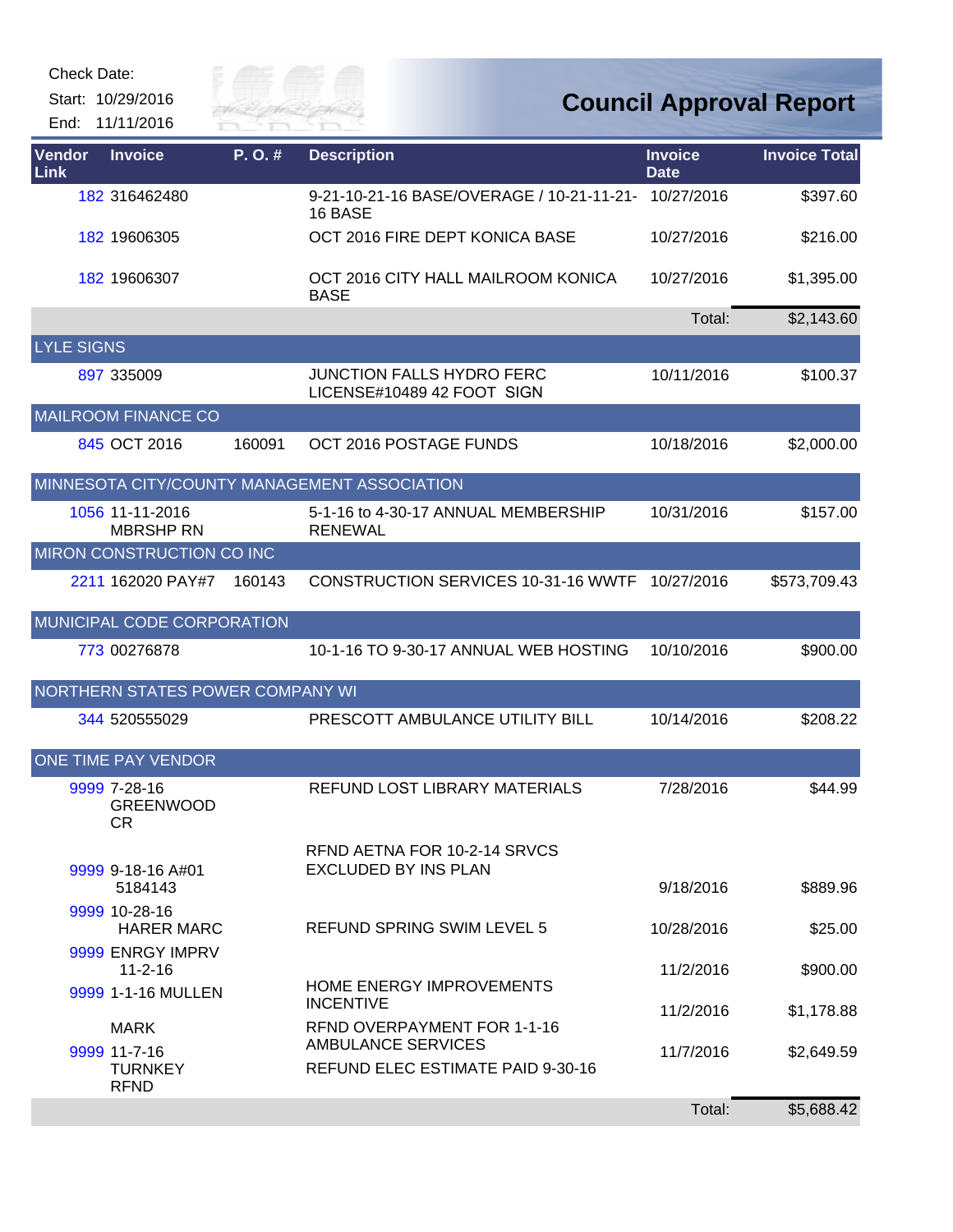| Check Date: |  |
|-------------|--|
|-------------|--|

Start: 10/29/2016 End: 11/11/2016



| Vendor<br>Link       | <b>Invoice</b>                      | P. O. # | <b>Description</b>                                           | <b>Invoice</b><br><b>Date</b> | <b>Invoice Total</b> |
|----------------------|-------------------------------------|---------|--------------------------------------------------------------|-------------------------------|----------------------|
|                      | RECYCLE TECHNOLOGIES, INC           |         |                                                              |                               |                      |
|                      | 2534 164654                         | 160336  | 10-22-16 CITY CLEAN UP ELECTRONIC<br><b>RECYCLING DAY</b>    | 10/25/2016                    | \$23,362.60          |
| <b>REINDERS, INC</b> |                                     |         |                                                              |                               |                      |
|                      | 2452 1991763-00                     | 160338  | NOVEMBER 2016 HOLIDAY LIGHTS FOR<br><b>MAIN ST</b>           | 11/1/2016                     | \$7,591.29           |
|                      | RIVER FALLS CHAMBER OF COMMERCE INC |         |                                                              |                               |                      |
|                      | 225 13810                           |         | 2016 MEMBERSHIP GENERAL RENEWAL                              | 10/27/2016                    | \$604.80             |
|                      | 225 4N80ZDPGKS                      |         | RESTITUTION CIT#4N80ZDPGKS ELI HUNT                          | 10/28/2016                    | \$212.00             |
|                      |                                     |         |                                                              | Total:                        | \$816.80             |
|                      | <b>RIVER FALLS ROTARY</b>           |         |                                                              |                               |                      |
|                      | 458 1702                            |         | <b>QRT ROTARY S SIMPSON</b>                                  | 10/1/2016                     | \$115.00             |
|                      | 458 1714                            |         | GORDON YOUNG 4TH QRT 2016<br><b>ROTARY DUES</b>              | 10/1/2016                     | \$115.00             |
|                      |                                     |         |                                                              | Total:                        | \$230.00             |
|                      | RIVER FALLS SENIOR CITIZENS         |         |                                                              |                               |                      |
|                      | 438 OCTOBER 2016 160018             |         | OCT 2016 SENIOR CITIZEN DONATION                             | 10/31/2016                    | \$500.00             |
|                      | <b>RIVER FALLS STATE BANK</b>       |         |                                                              |                               |                      |
|                      | 231 97577 11-11-16                  |         | 2013 RFSB MOWER/FREIGHTLINER<br><b>PAYMENT</b>               | 10/5/2016                     | \$52,756.45          |
|                      | RURAL ELECTRIC SUPPLY COOPERATIVE   |         |                                                              |                               |                      |
|                      | 221 657098-00                       | 160289  | OCTOBER 2016 INVENTORY ITEMS                                 | 10/24/2016                    | \$2,194.80           |
|                      | 221 659656-01                       | 160318  | 2 MINOR MATERIAL 74 OF 100 ORDERED 26<br><b>ON BACKORDER</b> | 10/25/2016                    | \$300.44             |
|                      |                                     |         |                                                              | Total:                        | \$2,495.24           |
| <b>SAVATREE</b>      |                                     |         |                                                              |                               |                      |
|                      | 772 4042183                         | 160140  | OCT 2016 FORESTRY-PARKS-FORESTRY<br><b>Tree Trimming</b>     | 10/14/2016                    | \$7,260.00           |
|                      | 772 4044241-1                       | 160140  | OCT 2016 Tree Trimming                                       | 10/25/2016                    | \$1,670.00           |
|                      | 772 4044241-2                       | 160335  | OCT 2016 STUMP GRINDING                                      | 10/25/2016                    | \$5,000.00           |
|                      |                                     |         |                                                              | Total:                        | \$13,930.00          |
|                      | SHRED-IT US HOLDCO, INC             |         |                                                              |                               |                      |
|                      | 2439 8121094381                     | 160030  | OCT 2016 SHREDDING SERVICES                                  | 10/22/2016                    | \$45.80              |
|                      | <b>SOUTH FORK CAFE INC</b>          |         |                                                              |                               |                      |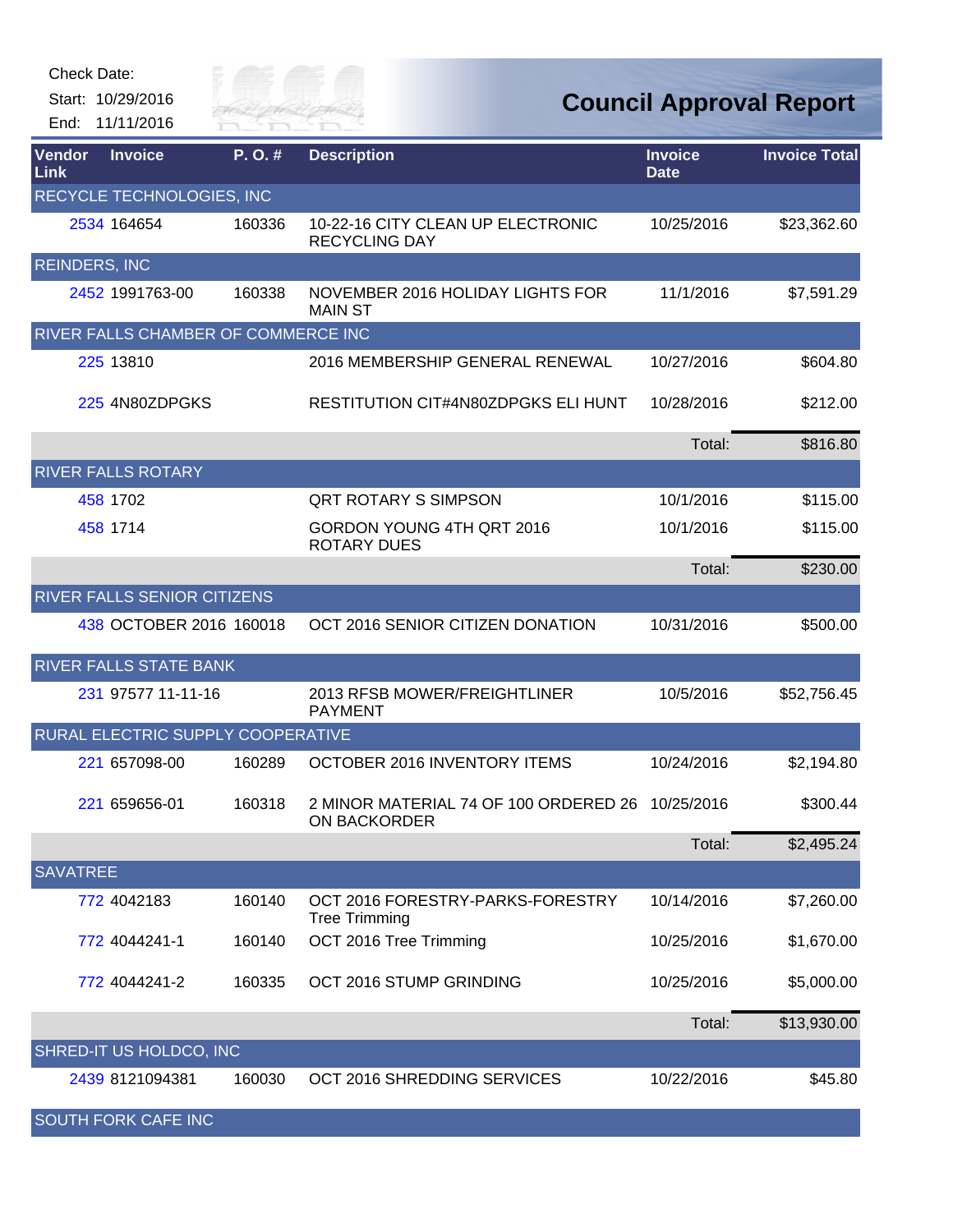Check Date:

Start: 10/29/2016 End: 11/11/2016



| Vendor<br>Link | <b>Invoice</b>                         | P. O. # | <b>Description</b>                                           | <b>Invoice</b><br><b>Date</b> | <b>Invoice Total</b> |
|----------------|----------------------------------------|---------|--------------------------------------------------------------|-------------------------------|----------------------|
|                | 250 2467                               |         | <b>DISCONNECT DAY LUNCHES FOR 9</b><br><b>EMPLOYEES</b>      | 10/18/2016                    | \$100.30             |
|                | 250 2471                               |         | 10-20-16 BREAKING THE CYCLE                                  | 10/20/2016                    | \$265.50             |
|                | 250 2478                               |         | 10-25-16 COUNCIL WORKSHOP                                    | 10/25/2016                    | \$162.20             |
|                | 250 2486                               |         | <b>HEALTHY FOUNDATIONS LUNCH N LEARN</b>                     | 10/31/2016                    | \$280.25             |
|                |                                        |         |                                                              | Total:                        | \$808.25             |
|                | <b>STEINER PLUMBING &amp; ELECTRIC</b> |         |                                                              |                               |                      |
|                | 262 50422                              |         | REPAIR FOR DAMAGED DRAIN BY CITY                             | 8/25/2016                     | \$178.54             |
|                | <b>STEVENS ENGINEERS</b>               |         |                                                              |                               |                      |
|                | 791 10735                              | 160141  | 9-18 to 10-22-16 UW FALLS to FMLY FRESH<br><b>TRL SRVCS</b>  | 10/27/2016                    | \$2,304.85           |
|                | 791 10736                              | 160149  | 9-18 to 10-22-16 LK GRGE TRL FMLY FRSH<br><b>TO WALNT</b>    | 10/27/2016                    | \$3,702.00           |
|                |                                        |         |                                                              | Total:                        | \$6,006.85           |
|                | STUART C IRBY TOOL AND SAFETY          |         |                                                              |                               |                      |
|                | 156 S009836509.00<br>1                 | 160314  | 2016 INVENTORY LINE SPLICE PWR CBL<br><b>JNTS LINE ITEM2</b> | 10/13/2016                    | \$455.00             |
|                | 156 S009838832.00<br>1                 | 160312  | OCT 2016 ELECTRIC TRANSFORMERS                               | 10/20/2016                    | \$4,290.00           |
|                | 156 S009836509.00<br>2                 | 160314  | ELEC INVENTORY PRIMARY WIRE                                  | 10/20/2016                    | \$36,886.88          |
|                | 156 S009650168.00<br>1                 | 160208  | 10-21-16 ELECTRIC INVENTORY                                  | 10/21/2016                    | \$19,370.00          |
|                |                                        |         |                                                              | Total:                        | \$61,001.88          |
|                | TITAN PUBLIC SAFETY SOLUTIONS LLC      |         |                                                              |                               |                      |
|                | 352 3987                               |         | TIPSS COURTS TRAINING FEE 1<br><b>PARTICIPANT</b>            | 10/24/2016                    | \$525.00             |
|                |                                        |         | UNEMPLOYMENT INSURANCE-DEPT OF WORKFORCE DEV                 |                               |                      |
|                | 277 7955728                            |         | SEPTEMBER 2016 UE D WILLS                                    | 10/5/2016                     | \$408.21             |
|                | US BANK NATIONAL ASSOC                 |         |                                                              |                               |                      |
|                | 284 316336                             |         | 2011B SEWER INTEREST                                         | 9/12/2016                     | \$10,937.50          |
|                | 284 316422                             |         | 2012B SEWER GO INTEREST                                      | 9/12/2016                     | \$23,612.50          |
|                | 284 316422 WATER                       |         | 2011A WATER REV INTEREST                                     | 9/12/2016                     | \$32,273.75          |
|                | 284 OCTOBER 2016<br><b>PCARDS</b>      |         | OCT 2016 PURCHASE CARD STATEMENT                             | 10/25/2016                    | \$111,884.36         |
|                | 284 2016A_SEWER                        |         | 2016A SEWER REV INTEREST                                     | 10/31/2016                    | \$62,947.50          |
|                |                                        |         |                                                              | Total:                        | \$241,655.61         |